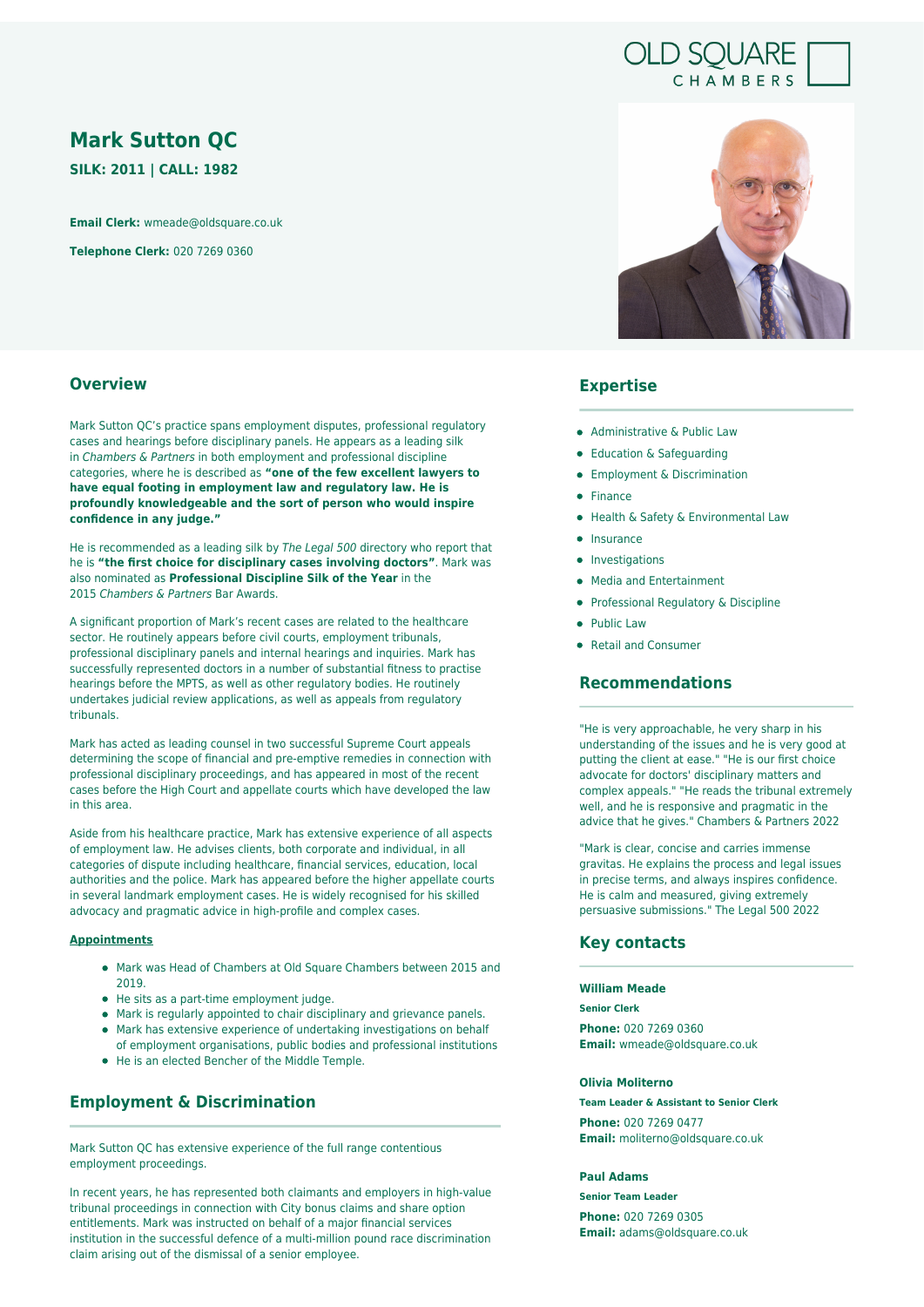Mark has a particular interest in whistleblowing claims and employment disputes involving professional employees.

Alongside his appearances in the employment tribunal and appeal tribunal, Mark has significant experience of High Court employment practice. He is routinely instructed to advise on the availability of interim remedies and has successfully represented both claimants and defendants in a number of significant reported cases:

- Smo v Hywel DDA University Health Board [2020] EWHC 727 (QB) High Court considers procedures for addressing conduct and capability proceedings under policy: Upholding Professional Standards in Wales. Mark Sutton QC leading **[Betsan Criddle](https://oldsquare.co.uk/people/betsan-criddle/)** for successful claimant;
- Royal Mencap Society v Tomlinson-Blake; Shannon v Rampersad t/a Clifton House Residential Care Home [2019] I.C.R. 241. Court of Appeal consider entitlement of carers to receive national minimum during sleeping-in shifts. Mark Sutton QC for successful respondent in the conjoined appeal of Shannon;
- Agarwal v Cardiff University [2019] I.C.R. 433. Court of Appeal considers whether an ET can construe the employment contract when deciding what amount of wages was properly payable in a Wages Act claim brought under Part II of the Employment Rights Act 1996. Mark Sutton QC, leading **[Eleena Misra](https://oldsquare.co.uk/people/eleena-misra/)**, appeared for the successful appellant in the lead appeal;
- North West Anglia NHS Foundation Trust v Gregg [2019] EWCA Civ 387. Court of Appeal hands down important guidance on the conduct of concurrent employment based and criminal investigation processes; the power to dismiss for failure to maintain professional registration during a period of MPTS interim suspension and the right to withhold pay during such periods. Mark Sutton QC, leading **[Nadia Motraghi](https://oldsquare.co.uk/people/nadia-motraghi/)**, appeared for the successful appellant;
- Iain v Manchester University NHS Foundation Trust [2018] EWHC 3016 (QB). High Court refuses to grant injunction restraining Trust from proceeding with internal process addressing breakdown in working relationships. Swift J. provides important guidance on the proper application of MHPS to complaints of this character and the extent to which reference can be made to the output of an internal mediation process. Mark Sutton QC, leading **[Louise Chudleigh](https://oldsquare.co.uk/people/louise-chudleigh/)**, appeared for the successful Trust;
- Dahou v Serco Ltd [2016] EWCA Civ 832. Court of Appeal. Mark Sutton QC successfully challenges finding of the ET in relation to (1) detriment for a reason relating to Trade Union membership activities or services contrary to section 146(1) of the Trade Union & Labour Relations (Consolidation) Act 1992; and (2) automatically unfair dismissal on the footing that the principal reason for the dismissal was the appellant's trade union activities: section 152 of the 1992 Act;
- West London Mental Health Trust v. Chhabra (Supreme Court) [2014] ICR 194. Availability of an injunction to restrain the categorisation of disciplinary complaints as "gross misconduct". Guidance on the proper interpretation of MHPS procedures;
- Langford v. Department of Health [2014]Employment Tribunal (London Central). Mark Sutton QC for the Secretary of State, leading **[Christopher Edwards](https://oldsquare.co.uk/people/christopher-edwards/)**. Successfully defended remedy proceedings brought by former Chief executive officer following a dismissal for alleged mismanagement of the Trust's finances and other breaches of his duties as accountable officer. Nil compensation ordered;
- Dahou v Serco Limited [2013] Employment Tribunal London Central. Mark Sutton QC for Serco. Multi-day hearing into complaint of alleged victimisation and detrimental treatment on grounds of trade union activity. Permission granted for appeal to the Employment Appeal Tribunal (for hearing in 2014);
- Matthews v. Buckinghamshire Healthcare NHS Foundation Trust [2013] EWHC 753 (QB) Globe J. Whether a breach of contract for disciplinary panel to take account of a "spent" disciplinary warning in the determination of sanction in conduct proceedings against a consultant surgeon. Mark Sutton QC for the successful Trust;
- Palmer v. East and North Hertfordshire NHS Trust [2012] Age discrimination: Mark Sutton QC successfully representing consultant surgeon in complaint of unlawful age discrimination. Substantial compensation awarded;
- Kerslake v. North West London Hospitals NHS Trust [2012] Med LR 568. Whether Trust could proceed to a dismissal hearing on the grounds of an irretrievable breakdown in working relationships: whether SOSR dismissal hearing can be pursued outside disciplinary procedures. (Mark Sutton QC for the successful Trust leading **[Betsan Criddle](https://oldsquare.co.uk/people/betsan-criddle/)**);
- Lim v. Royal Wolverhampton NHS Trust (High Court) (2011) 122 BMLR 43, [2011] EWHC 2178 (QB)Mark Sutton QC (leading **[Betsan Criddle](https://oldsquare.co.uk/people/betsan-criddle/)**) represented the claimant in a successful application for declaratory and injunctive relief requiring an NHS Trust to refer a clinician's case to the National Clinical Assessment Service as a condition precedent to proceeding with an internal capability hearing;
- Hussain v. Surrey and Sussex Heathcare NHS Trust [2011] EWHC 1670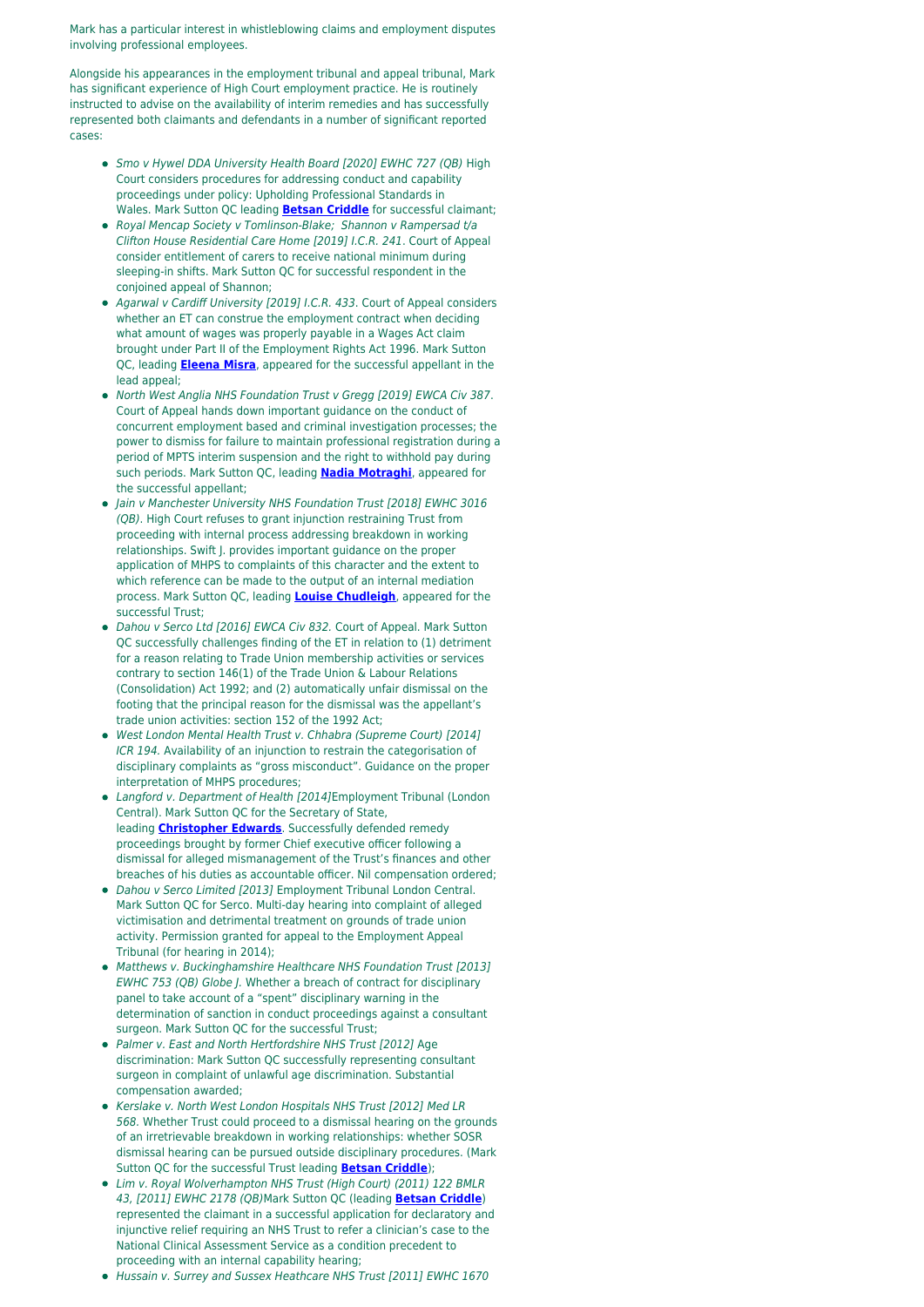(QB) Mark Sutton QC (leading **[Ben Cooper QC](https://oldsquare.co.uk/people/ben-cooper-qc/)**) representing NHS Trust. Trust successful in resisting an application for injunctive relief preventing it from proceeding with a conduct hearing, in circumstances where a clinician's practice was also the subject of capability concerns;

- Edwards v Chesterfield Royal Hospital NHS Foundation Trust [2012] 2 WLR 55 Supreme Court. Mark Sutton QC representing the successful Trust in a landmark appeal before a seven Justices Court, overturning the unanimous ruling of the Court of Appeal. Judgment addresses the extent to which damages (beyond contractual notice) are claimable for breach of a contractually incorporated disciplinary procedure;
- McGregor v. Abertawe Bro Morgannwg University Local Health Board [2011] High Court. Mark Sutton QC successfully representing claimant professor of plastic surgery. Case concerned the proper construction of contractual leave entitlements provided for under nationally negotiated terms of employment for medical staff in Wales;
- Puri v. Bradford Teaching Hospitals NHS Foundation Trust [2011] IRLR 582 [2011] Administrative Court. Mark Sutton QC representing the successful defendant Trust (with John Bowers QC) in a judicial review application in which the claimant sought an injunction restraining the Trust from proceeding with a disciplinary hearing on the ground of noncompliance with Human Rights Convention requirements;
- Speight v. County Durham & Darlington NHS Trust [2010] Employment Tribunal Newcastle. Reported: EqLR 403 ET. Mark Sutton QC representing Trust in successful defence of an age discrimination complaint brought by hospital consultant in connection with refusal of post-retirement employment;
- Chagger v. Abbey National [2009] ICR 624 (Court of Appeal). Mark Sutton representing Abbey National (with Christopher Jeans QC) Guidance on the availability of stigma damages and calculation of future loss of earnings in race discrimination complaints;
- Chauhan v. General Medical Council [2009] High Court (leading Andrea Chute). Six-day appeal before the High Court, overturning key findings of a Fitness to Practise Panel. Case remitted to the GMC for rehearing. Important guidance on the approach to be adopted by a disciplinary panel in determining the proper scope of allegations of dishonesty in regulatory proceedings. Mark Sutton QC representing successful doctor;
- Qasim v. The Central Manchester Hospitals NHS Foundation Trust [2009] [High Court]. Mark Sutton QC successfully representing the defendant Trust in resisting application for mandatory injunction requiring it to lift the claimant clinician's exclusion from work. Reported: 2009 AllER (D) 39/ 2009 53 Sol Jo. (No.34);
- Annis v. Eclipse Energy Company Limited [High Court: June 2007]. Mark Sutton QC successfully representing defendant company in resisting a claim for wrongful dismissal and establishing breach of fiduciary duties on the part of a finance director of an oil and gas exploration company;
- Ahmed and others v. Secretary of State for Health [2005]. Multi-week hearing concerning allegations of nationality discrimination in relation to the government's scheme for the higher specialist medical training of overseas doctors. Mark Sutton QC (leading G. Mahmood) for the doctors;
- Kircher v. Hillingdon PCT [medical law report] injunction restraining dismissal. Post termination injunction granted by the High Court, restraining the employer from acting on a purported dismissal pending compliance with a contractually incorporated disciplinary procedure. Mark Sutton (with **[John Hendy QC](https://oldsquare.co.uk/people/lord-hendy-qc/)**) representing doctor claimant;
- Darnton v. University of Surrey [2003] IRLR 133 EAT. Mark Sutton representing university in successfully resisting claimant's appeal to the Employment Appeal Tribunal. Important guidance provided on the requirement of "reasonable belief" in whistleblowing claims brought under Part IVA of the Employment Rights Act 1996.

## **Professional Regulatory & Discipline**

Mark Sutton QC has a substantial practice in the field of professional disciplinary proceedings, particularly in connection with the medical profession. He acts for NHS employers and medical practitioners appearing before regulatory panels and tribunals.

Mark has particular experience in cases which encompass the areas of professional regulation and discipline together with disputed employment rights.

Mark is routinely instructed to appear before professional disciplinary panels, including the MPTS and other healthcare regulatory bodies as well as internal disciplinary tribunals. He has represented doctors in proceedings for removal from the Performers List.

He has successfully undertaken a number of multi-week inquiries involving disputes over professional capability.

In addition, Mark has experience of hearings before the Administrative Court on appeal from the MPTS Interim Orders and FTP Panels as well as from disciplinary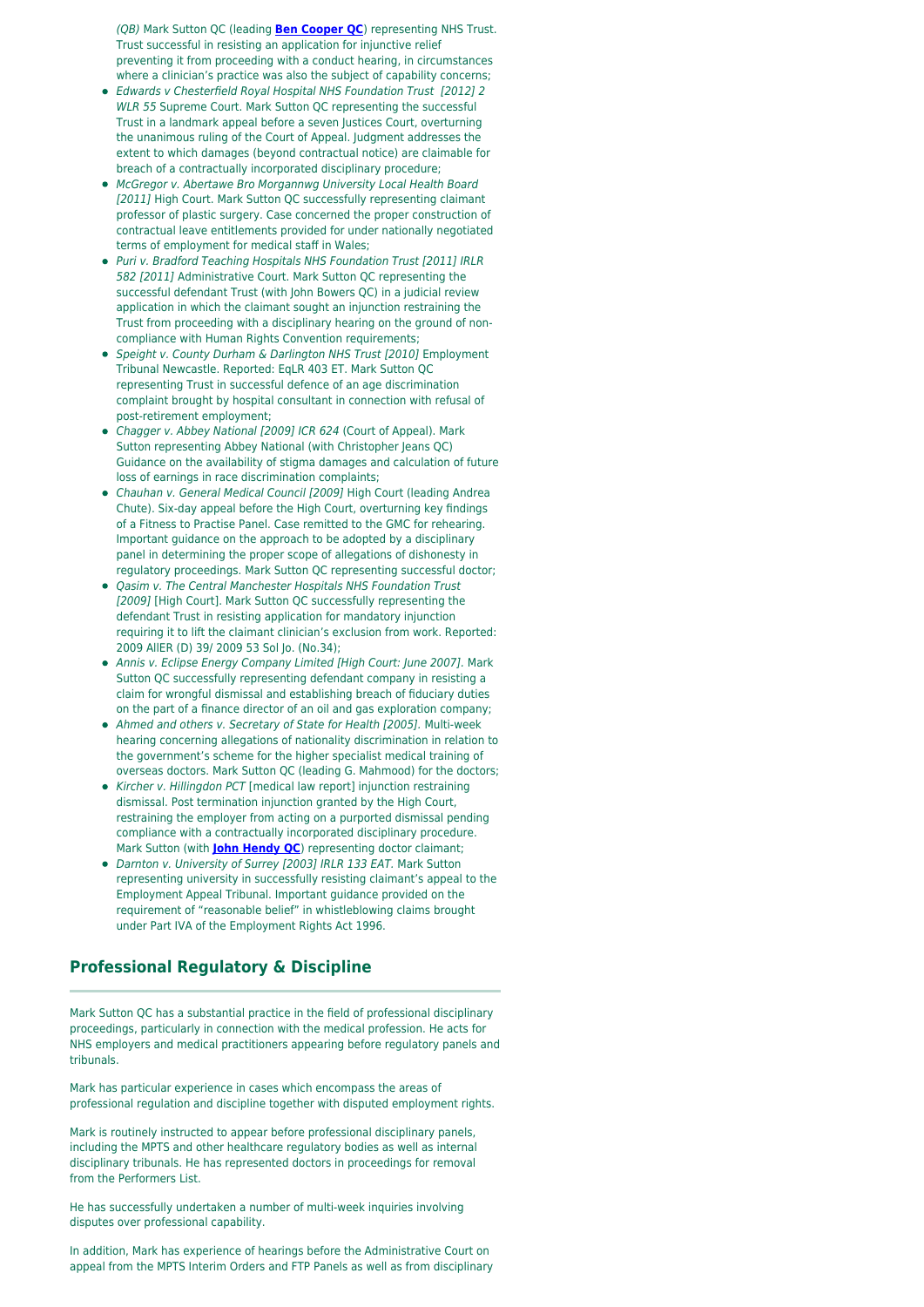panels of the Nursing and Midwifery Council.

Mark conducts seminars with medical protection organisations on disciplinary and employment topics affecting doctors. For several years, Mark acted as a legal assessor on the NMC's Fitness to Practise Panels.

In addition to disciplinary cases arising out of the healthcare sector, Mark has extensive experience as a panel chair of university grievance and disciplinary tribunals.

### **NOTABLE CASES:**

- Smo v Hywel DDA University Health Board [2020] EWHC 727 (QB) Application for a mandatory injunction and declaratory relief. High Court considers procedures for addressing conduct and capability proceedings under Upholding Professional Standards in Wales. Mark Sutton QC leading **[Betsan Criddle](https://oldsquare.co.uk/people/betsan-criddle/)** for successful claimant;
- Sait v General Medical Council [2018] EWHC 3160 (Admin). The appellant submitted that it had been procedurally unfair not to have sufficiently put to him in cross-examination, or in the tribunal's questions, that his alleged acts had been sexually motivated, and that there was no evidential basis for finding a pattern of sexually motivated behaviour. Mark Sutton QC appeared for successful appellant;
- R (Dr X) v General Medical Council [2019] EWHC493 (Admin). Judicial review: High Court upholds doctor's challenge, founded on threatened breach of Article 2 ECHR rights, to the publication of the determination of the Medical Practitioners Tribunal's proceedings in the published records of the GMC and the MPTS. GMC's appeal against sanction rejected. Mark Sutton QC, leading David Morris, appeared for successful applicant;
- North West Anglia NHS Foundation Trust v Gregg [2019] EWCA Civ 387. Court of Appeal hands down important guidance on the conduct of concurrent employment based on criminal investigation processes; the power to dismiss for failure to maintain professional registration during a period of interim suspension and the right to withhold pay during such periods. Mark Sutton QC, leading **[Nadia Motraghi](https://oldsquare.co.uk/people/nadia-motraghi/)**, appeared for the successful appellant;
- Jain v Manchester University NHS Foundation Trust [2018] EWHC 3016 (QB). High Court refuses to grant injunction restraining Trust from proceeding with internal process addressing breakdown in working relationships. Swift J. provides important guidance on the proper interpretation of MHPS and the extent to which reference can be made to the output of an internal mediation process. Mark Sutton QC, leading **[Louise Chudleigh](https://oldsquare.co.uk/people/louise-chudleigh/)**, appeared for the successful Trust;
- Chakrabarty v Ipswich Hospital NHS Trust and NCAS [2014] EWHC 2735 (QB);
- Mark Sutton QC (leading **[Ben Cooper QC](https://oldsquare.co.uk/people/ben-cooper-qc/)**) for NCAS. High Court provides important guidance on the capability procedures under MHPS, and the requirement for referral to NCAS for the undertaking of a performance assessment;
- GMC v. Dr X [2013] MPTS fitness to practise hearing. Whether trainee doctor's fitness to practise impaired by dyslexia following prescribing errors. Finding of no impairment by reason of adverse physical or mental health. Mark Sutton QC for the doctor;
- GMC v. Taher Sharaf [2013]. MPTS fitness to practise hearing. Allegations of dishonesty in connection with the alleged alteration of patient records and other matters. No misconduct found. Mark Sutton QC for the doctor;
- GMC v. Dr Michael Lim [2012]. MPTS Fitness to Practise Panel. Consultant anaesthetist. Inquiry into multiple allegations relating to preand perioperative treatment. Mark Sutton QC for the doctor;
- GMC v. Professor Al-Shihabi [2012] GMC. Fitness to Practise hearing. Allegations of misconduct including dishonesty brought against a consultant audiologist. Mark Sutton QC for doctor;
- Rauniar v. General Medical Council [2011] [2011] All ER (D) 30. Administrative Court. Statutory High Court appeal brought against the decision of a review panel of the General Medical Council. Guidance provided on the function of the post-graduate deanery in the provision of remedial support to doctors who are the subject of GMC conditions of practice orders;
- Lim v. Royal Wolverhampton NHS Trust [2011]High Court. Mark Sutton QC (leading **[Betsan Criddle](https://oldsquare.co.uk/people/betsan-criddle/)**) represented the claimant in a successful application for declaratory and injunctive relief requiring an NHS Trust to refer a clinician's case to the National Clinical Assessment Service before proceeding with an internal capability hearing;
- Hussain v. Surrey and Sussex Heathcare NHS Trust [2011] High Court. Mark Sutton QC (leading **[Ben Cooper QC](https://oldsquare.co.uk/people/ben-cooper-qc/)**) representing NHS Trust. Trust successful in resisting an application for injunctive relief preventing it from proceeding with a conduct hearing, in circumstances where a clinician's practice was also the subject of capability concerns;
- Puri v. Bradford Teaching Hospitals NHS Foundation Trust [2011] IRLR 582Administrative Court. Mark Sutton QC representing the successful